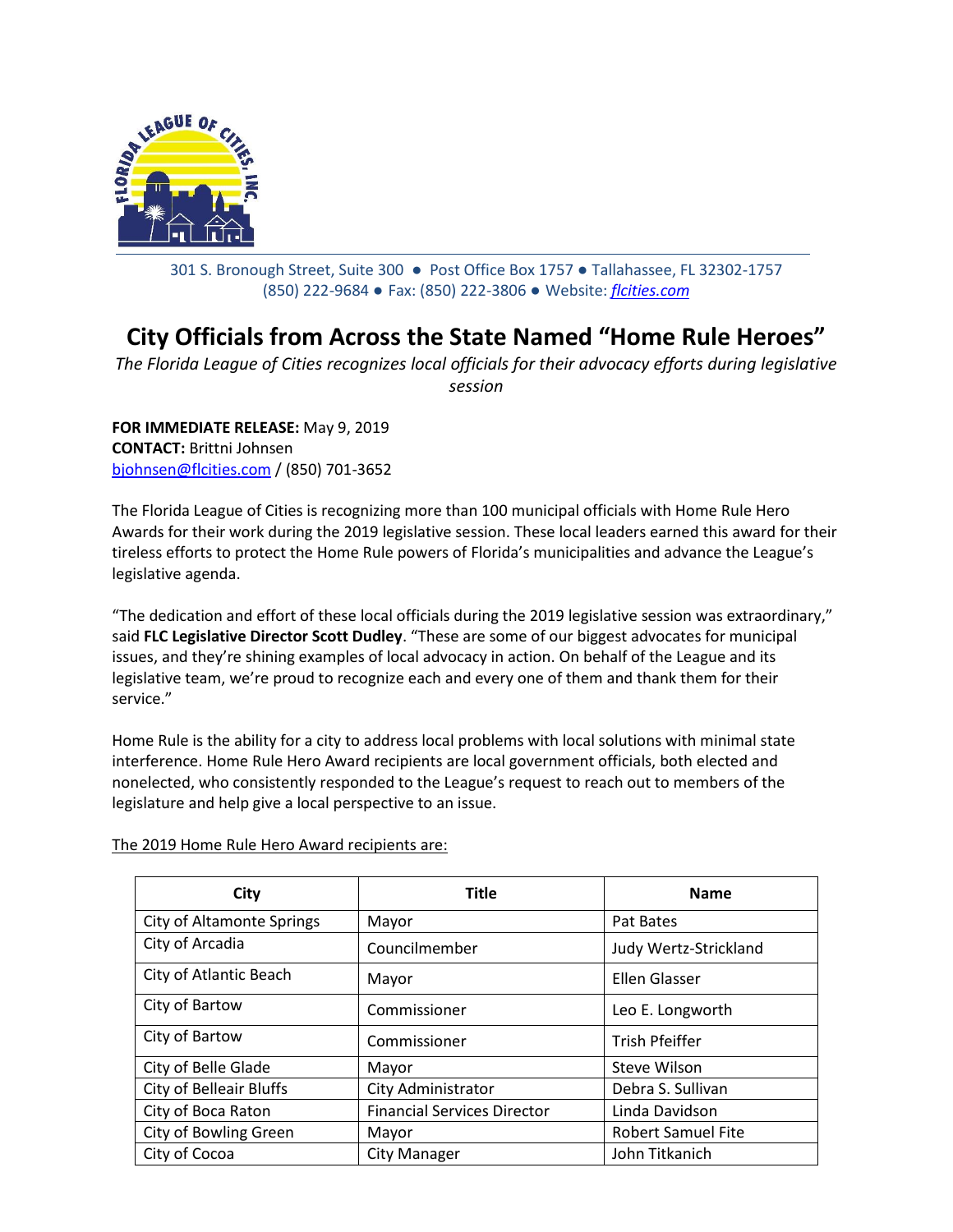| City of Cocoa Beach           | Commissioner                          | <b>Mike Miller</b>      |
|-------------------------------|---------------------------------------|-------------------------|
| <b>City of Coconut Creek</b>  | <b>City Manager</b>                   | Mary Blasi              |
| City of Cooper City           | Mayor                                 | <b>Greg Ross</b>        |
| <b>City of Coral Gables</b>   | Assistant City Attorney/              | Naomi Levi-Garcia, Esq. |
|                               | Intergovernmental Affairs Mngr.       |                         |
| <b>City of Coral Springs</b>  | Commissioner                          | Joshua Simmons          |
| City of Dade City             | Commissioner                          | <b>Scott Black</b>      |
| City of Davenport             | Code Enforcement Officer              | <b>Steven Hunnicutt</b> |
| City of DeLand                | Mayor                                 | Robert F. Apgar         |
| City of Destin                | Councilman                            | Skip Overdier           |
| City of Dunedin               | Commissioner                          | <b>Heather Gracy</b>    |
| City of Flagler Beach         | Commissioner                          | Jane Mealy              |
| City of Fort Myers            | Councilwoman                          | Teresa Watkins Brown    |
| City of Fort Pierce           | Mayor                                 | Linda Hudson            |
| City of Fort Walton Beach     | <b>City Manager</b>                   | <b>Michael Beedie</b>   |
| City of Hawthorne             | Mayor                                 | <b>Matthew Surrency</b> |
| City of Hialeah Gardens       | Mayor                                 | Yioset De La Cruz       |
| City of Holly Hill            | Commissioner                          | John Penny              |
| City of Holly Hill            | Mayor                                 | Chris Via               |
| City of Hollywood             | Commissioner                          | Traci L. Callari        |
| City of Homestead             | Vice Mayor                            | Jon Burgess             |
| City of Indian Harbour Beach  | <b>City Manager</b>                   | Mark Ryan               |
| City of Lake Worth            | Vice Mayor                            | Andy Amoroso            |
| City of Largo                 | Mayor                                 | Woody Brown             |
| City of Largo                 | Commissioner                          | John L. Carroll         |
|                               | Intergovernmental Relations           |                         |
| City of Largo                 | Coordinator                           | Cheryl Reed             |
| City of Largo                 | Commissioner                          | Jamie Robinson          |
| City of Melbourne             | Mayor                                 | Kathy Meehan            |
| City of Miami                 | Commissioner                          | Wilfredo (Willy) Gort   |
| City of Miami Beach           | Mayor                                 | Dan Gelber              |
| City of Mount Dora            | Vice Mayor                            | Cal Rolfson             |
| City of Naples                | Assistant City Manager                | Roger Reinke            |
| City of New Port Richey       | Mayor                                 | <b>Robert Marlowe</b>   |
| City of Niceville             | Councilman                            | <b>Bill Schaetzle</b>   |
| City of Oldsmar               | Councilmember                         | Dan Saracki             |
| City of Orlando               | <b>City Planning Division</b>         | Douglas A. Metzger      |
| City of Orlando               | Commissioner                          | <b>Tony Ortiz</b>       |
| City of Ormond Beach          | Mayor                                 | <b>Bill Partington</b>  |
| City of Parkland              | Mayor                                 | Christine Hunschofsky   |
| <b>City of Pembroke Pines</b> | Mayor                                 | Frank C. Ortis          |
| City of Pensacola             | Mayor                                 | Grover C. Robinson, IV  |
| City of Pinellas Park         | <b>Communication &amp; Government</b> |                         |
|                               | <b>Relations Administrator</b>        | Lana Beck               |
| City of Port St. Lucie        | Councilwoman                          | Jolien Caraballo        |
| City of Port St. Lucie        | <b>City Attorney</b>                  | <b>Ella Gilbert</b>     |
| City of Rockledge             | <b>City Manager</b>                   | <b>Brenda Fettrow</b>   |
| City of Sanibel               | Vice Mayor                            | Mick Denham             |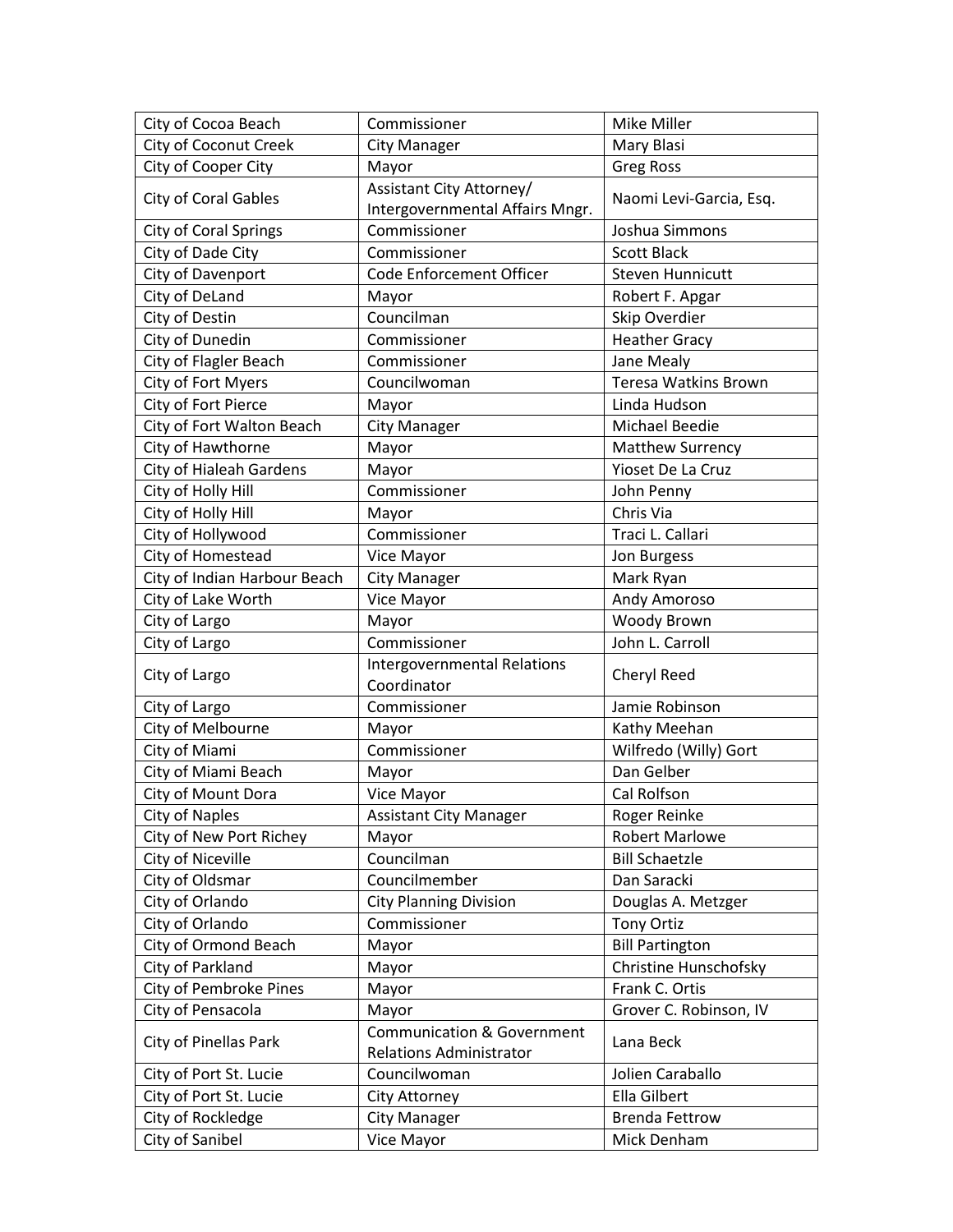| City of Sanibel               | Mayor                                                         | Kevin Ruane               |
|-------------------------------|---------------------------------------------------------------|---------------------------|
| City of Sanibel               | Councilwoman                                                  | <b>Holly Smith</b>        |
| City of Sarasota              | Vice Mayor                                                    | Jen Ahearn-Koch           |
| City of Sarasota              | Commissioner                                                  | Shelli Freeland Eddie     |
| City of Sarasota              | Commissioner                                                  | Willie Charles Shaw       |
| City of Satellite Beach       | <b>City Manager</b>                                           | Courtney H. Barker, AICP  |
| City of Satellite Beach       | Councilman                                                    | <b>Dominick Montanaro</b> |
| City of Seminole              | Councilor                                                     | Thom Barnhorn             |
| City of Seminole              | Councilor                                                     | Jim Quinn                 |
| City of Seminole              | Vice Mayor                                                    | <b>Trish Springer</b>     |
| City of Seminole              | Mayor                                                         | Leslie Waters             |
| City of South Bay             | Mayor                                                         | Joe Kyles                 |
| City of St. Augustine         | Commissioner                                                  | Nancy Sikes-Kline         |
| City of St. Pete Beach        | Vice Mayor                                                    | <b>Terri Finnerty</b>     |
| City of Stuart                | Commissioner                                                  | Mike Meier                |
| City of Sunny Isles Beach     | Vice Mayor                                                    | Larisa Svechin            |
| City of Sunrise               | Mayor                                                         | Michael J. Ryan           |
| City of Tallahassee           | Mayor                                                         | John E. Dailey            |
| City of Tamarac               | Commissioner                                                  | Julie Fishman             |
| City of Tampa                 | Tax Revenue Coordinator                                       | Sharon Fox                |
| City of Tampa                 | Intergovernmental Relations<br>Manager                        | Debbie Stevenson          |
| <b>City of Temple Terrace</b> | Councilmember                                                 | Cheri Donohue             |
| City of Wauchula              | <b>City Manager</b>                                           | <b>Terry Atchley</b>      |
| City of Weston                | Mayor                                                         | Daniel J. Stermer         |
| City of Weston                | <b>Assistant City Manager/CFO</b>                             | <b>Darrel Thomas</b>      |
| <b>City of Wilton Manors</b>  | Commissioner                                                  | <b>Gary Resnick</b>       |
| City of Winter Park           | Commissioner                                                  | Carolyn Cooper            |
| City of Winter Park           | Mayor                                                         | <b>Steve Leary</b>        |
| City of Winter Park           | Director, Building & Permitting<br><b>Services Department</b> | George Wiggins            |
| Town of Bay Harbor Islands    | Councilmember                                                 | Jordan W. Leonard         |
| Town of Bay Harbor Islands    | Councilmember                                                 | <b>Isaac Salver</b>       |
| Town of Belleair              | <b>Town Manager</b>                                           | JP Murphy                 |
| Town of Belleair              | Commissioner                                                  | Tom Shelly                |
| Town of Hillsboro Beach       | <b>Town Manager</b>                                           | William "Mac" Serda       |
| Town of Indialantic           | Deputy Mayor                                                  | <b>Stuart Glass</b>       |
| Town of Inglis                | Mayor                                                         | Drinda Merritt            |
| Town of Lake Clarke Shores    | Town Administrator                                            | Daniel P. Clark, PE       |
| Town of Lake Hamilton         | Mayor                                                         | Marlene M. Wagner         |
| Town of Lake Park             | Vice Mayor                                                    | Kimberly Glas-Castro      |
| Town of Longboat Key          | Commissioner                                                  | Ken Schneier              |
| Town of Ocean Breeze          | <b>Council Vice President</b>                                 | Ann G. Kagdis             |
| Town of Ocean Breeze          | Mayor                                                         | Karen Ostrand             |
| Town of Palm Shores           | Mayor                                                         | Carol M. McCormack        |
| Town of Ponce Inlet           | Councilmember                                                 | Lois Paritsky             |
| Town of Sewall's Point        | Mayor                                                         | <b>Vinny Barile</b>       |
| Town of White Springs         | Mayor                                                         | Helen Miller              |